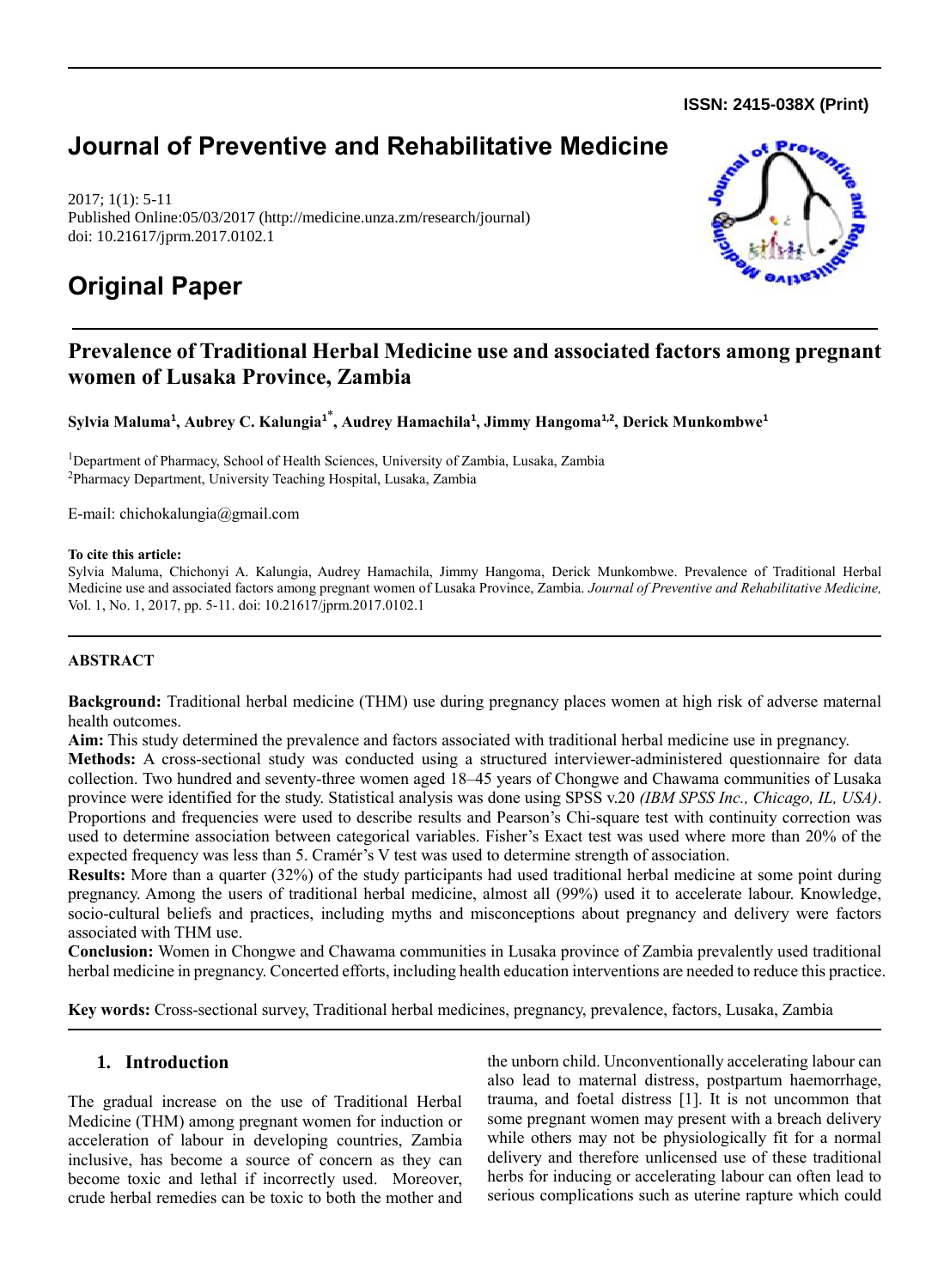6 Sylvia Maluma, Chichonyi A. Kalungia, Audrey Hamachila, Jimmy Hangoma, Derick Munkombwe. Prevalence of Traditional Herbal Medicine use and associated factors among pregnant women of Lusaka Province, Zambia

be fatal and contribute to maternal mortality. For this reason, use of THM as a substitute for conventional medicines may not only be risky but also ineffective. Due to delicate nature and dangers that pregnant mothers and their unborn children are prone to during pregnancy, it is important to ensure that only safe and efficacious medicinal preparations are administered [2].

Traditional herbal medicines are crude plant materials such as leaves, fruits, stems, tree barks, roots or other plant parts used to treat illness based on knowledge, skills, practices, beliefs and experiences that are indigenous to different cultures [3]. More than three quarters (80%) of the population in developing countries depend on traditional medicines for primary health care [4]. There is still great concern about the limited scientific evidence on the safety and efficacy of THM [5]. Despite these concerns, there is a growing body of evidence that THM use during pregnancy for induction or acceleration of labour is on the rise especially in developing countries of sub-Sahara Africa. A study conducted in western Uganda revealed that more than three quarters (80%) of childbirths were conducted at home using herbal remedies whose toxicity levels and unspecified dosages were unknown [6]. Another study done in South Africa, half (50%) of black South African women used THM to induce and hasten labour [7]. In Malawi, Nyirenda and colleagues identified a local herbal plant *Cyphostemma hildebrandtii* that was commonly used as a natural pitocin to accelerate labour among pregnant women [8]. It is estimated that more than half (70%) of women in Zambia depend on the use of THM for primary health care [4]. The use of THM among pregnant women is gradually increasing at the expense of limited scientific evidence of their safety and efficacy. For instance, Banda and colleagues earlier found that more than three quarters (30%) of women surveyed in Lusaka reported visiting a traditional healer and 21% reported having used THM during their current pregnancies [9]. However, their study did not elucidate their intended use, factors influencing their use and the type of plants used.

Bateman and colleagues further acknowledged that THM has been gaining popularity throughout the world due to dissatisfaction with conventional medicines and the wide held belief that herbal preparations are 'natural and intrinsically harmless'. Arguably, THM effects can be quite potent, potentially toxic and lethal if incorrectly used. Anecdotal reports suggest that THM use in pregnancy for purposes of inducing and accelerating labour was quite widely practised but remained largely unreported in most parts of Zambia. There is need to quantify the magnitude of the problem and elucidate factors influencing the practice among maternal populations. Though largely perceived as being safe by most users, THM constituents may have longterm toxicity that may be life-threating to the unborn baby and the mother [6]. This study aimed to determine the prevalence and factors influencing the use of THM for purposes of inducing or accelerating labour among pregnant women. Other specific objectives were to determine the points during pregnancy at which most pregnant women administered THM preparations; and to describe the types of preparations, local names and parts of plants used.

#### **2. Methodology**

#### *Study design*

This was a cross-sectional study conducted in Lusaka province at the Main Health Center, Kanakantapa Rural Health Center, in Chongwe district and at Chawana First Referral Hospital, within Lusaka province. The study sites provided a representation of rural (low density) and urban (high density) communities of Lusaka province. Women aged above 18–45 years that have had children and were accessing healthcare services at the selected study sites during the study period were the study population from which a random representative sample was drawn.

#### *Sample size determination*

To estimate sample size, the formula:  $n = Z^2P(1-P)/e^2$  was used where;  $Z = (1.96)^2$  for 95% confidence interval (i.e.  $\alpha$ )  $= 0.05$ ; P = prevalence estimate at 0.21 (based on 21%) prevalence estimated by Banda *and colleagues* [9]); e = maximum tolerable error at  $5\%$  (i.e.  $\pm 0.05$ ) for the prevalence estimate; giving  $n = 255$ . From the targeted sample size, 273 women were attained. A semi-structured interviewer administered questionnaire containing closed and open-ended questions was used to collect data. Field data collection was conducted from March to April 2016.

#### *Data analysis*

Statistical analysis was done using SPSS v.20 *(IBM SPSS Inc., Chicago, IL, USA)*. Proportions and frequencies were used to describe results in tables. Pearson's Chi-square test with continuity correction was used to determine association between categorical variables. Fisher's Exact test was used where more than 20% of the expected frequency was less than 5. Cramér's V test was used to determine strength of association. Accordingly, Cramér's V-statistic at a level of 0.00 to 0.20 indicates a weak relationship, 0.21 to 0.30 indicates a moderate relationship, and >0.31a strong relationship. For statistical inference, a two-sided p-value <0.05 was accepted. Open-ended responses were categorized and thematically analysed.

#### *Ethical Considerations*

Ethical approval was obtained from the University of Zambia, School of Medicine Research Ethics Committee *(IRB00001131 of IORG0000774)*. Permission was granted by the Ministry of Health, Lusaka Provincial Health Office and written informed consent was obtained from individual study participants.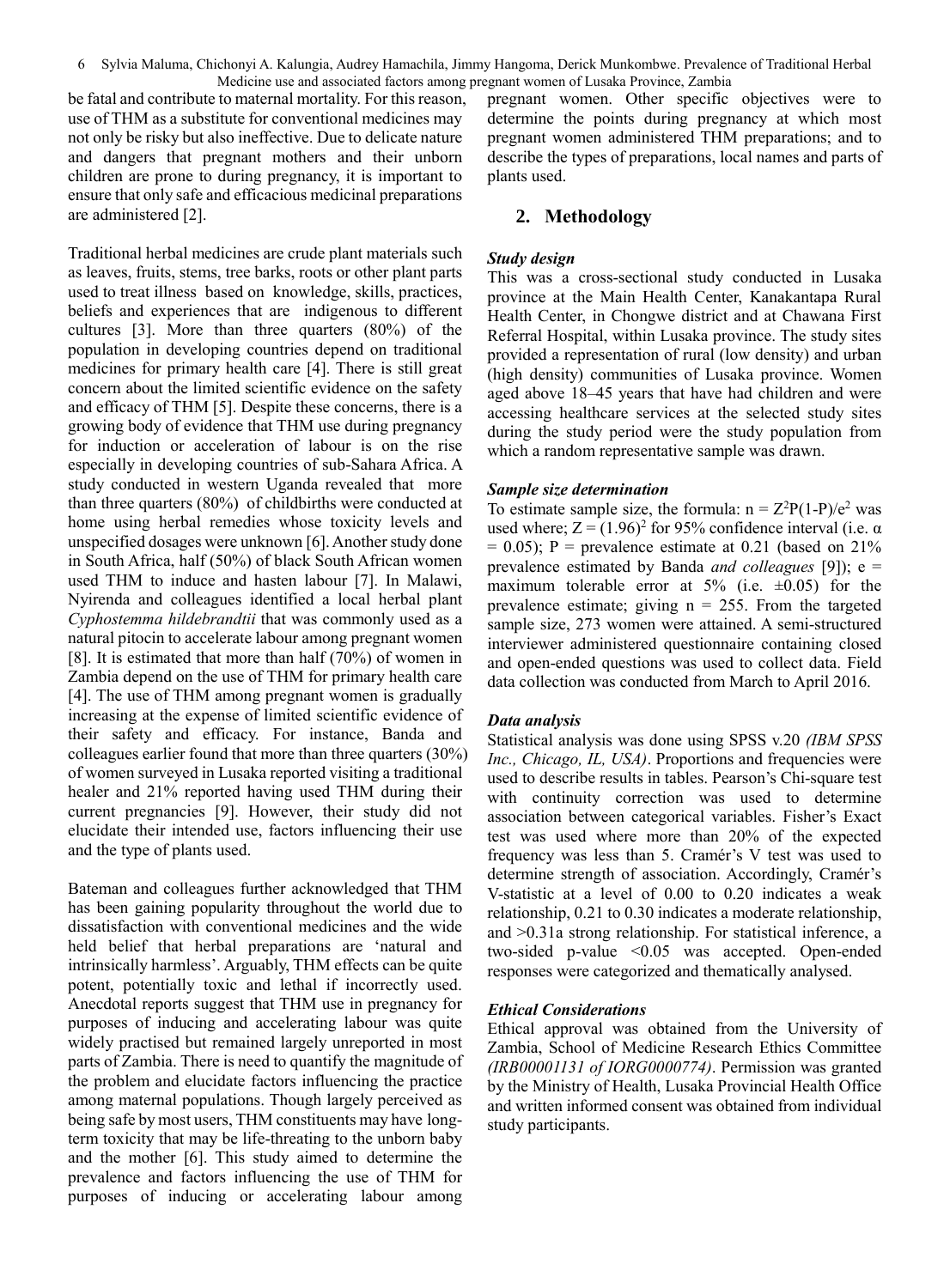#### **3. Results**

#### *Demographic Characteristics, Prevalence and Specific Uses of THM in Pregnancy*

Table 1 shows the 273 women that participated in the study. Of these, 160 were from Chongwe rural and 113 were from Chawama urban communities in Lusaka province. Participant demographic data were similar between the two communities in terms of age, marital status, education level, number of pregnancies and number of children. About 61% were aged between  $25 - 34$  years old and majority (94%)

were married. Nearly half the women (49%) have had 1 to 2 pregnancies, 43% have had 3 to 5 pregnancies and only less than 10% have had more than 6 pregnancies. Moreover, nearly half the women (48%) had 1 to 2 children, 43% had 3 to 5 children and less than 10% had more than 6 children. About  $32\%$  ( $n = 86$ ) had used THM in pregnancy. Demographic of THM use in pregnancy were similar between the two communities. Among women that used THM in pregnancy  $(n = 86)$ , majority (99%) used THM for accelerating labour.

*Table 1:* Demographic characteristics of participants

| <b>Variable</b>                  | <b>All Participants</b> |               | <b>Chongwe Rural</b> |               | Chawama Urban  |               | $\chi^2$ | p-value |
|----------------------------------|-------------------------|---------------|----------------------|---------------|----------------|---------------|----------|---------|
|                                  | $N = 273$               | $\frac{0}{0}$ | $N=160$              | $\frac{0}{0}$ | $N = 113$      | $\frac{0}{0}$ |          |         |
| Age, years old                   |                         |               |                      |               |                |               | 0.368    | 0.832   |
| $15 - 24$                        | 75                      | 27.5          | 46                   | 28.8          | 29             | 25.7          |          |         |
| $25 - 34$<br>٠                   | 166                     | 60.8          | 95                   | 59.4          | 71             | 62.8          |          |         |
| $35 - 44$<br>$\blacksquare$      | 32                      | 11.7          | 19                   | 11.9          | 13             | 11.5          |          |         |
| <b>Marital Status</b>            |                         |               |                      |               |                |               | 2.157    | 0.340   |
| Single<br>$\blacksquare$         | 15                      | 5.5           | 11                   | 6.9           | $\overline{4}$ | 3.5           |          |         |
| Married<br>$\blacksquare$        | 257                     | 94.1          | 148                  | 92.5          | 109            | 96.5          |          |         |
| Divorced<br>٠                    | 1                       | 0.4           |                      | 0.63          | $\mathbf{0}$   | $\mathbf{0}$  |          |         |
| <b>Education level</b>           |                         |               |                      |               |                |               | 5.166    | 0.160   |
| Primary<br>$\blacksquare$        | 144                     | 52.7          | 86                   | 53.8          | 58             | 51.3          |          |         |
| Secondary<br>$\blacksquare$      | 105                     | 38.5          | 57                   | 35.6          | 48             | 42.5          |          |         |
| Tertiary<br>$\blacksquare$       | 6                       | 2.2           | 6                    | 3.8           | $\theta$       | $\mathbf{0}$  |          |         |
| None<br>$\blacksquare$           | 18                      | 6.6           | 11                   | 6.9           | $\overline{7}$ | 6.2           |          |         |
| Number of pregnancies            |                         |               |                      |               |                |               | 1.426    | 0.699   |
| $1$ to $2$                       | 133                     | 48.7          | 75                   | 46.9          | 58             | 51.3          |          |         |
| $3$ to $5$<br>٠                  | 117                     | 42.9          | 69                   | 43.1          | 48             | 42.5          |          |         |
| 6 to 8<br>٠                      | 20                      | 7.3           | 14                   | 8.8           | 6              | 5.3           |          |         |
| >8                               | 3                       | 1.1           | $\overline{2}$       | 1.3           |                | 0.9           |          |         |
| <b>Number of Children</b>        |                         |               |                      |               |                |               | 1.325    | 0.723   |
| 1 to 2 children                  | 132                     | 48.4          | 75                   | 46.9          | 57             | 50.4          |          |         |
| 3 to 5 children                  | 118                     | 43.2          | 69                   | 43.1          | 49             | 43.4          |          |         |
| 6 to 8 children                  | 20                      | 7.3           | 14                   | 8.8           | 6              | 5.3           |          |         |
| >8 children                      | 3                       | 1.1           | $\overline{2}$       | 1.3           |                | 0.9           |          |         |
| Women that used THM              |                         |               |                      |               |                |               | 0.025    | 0.875   |
| Yes<br>٠                         | 86                      | 31.5          | 51                   | 31.9          | 35             | 31            |          |         |
| N <sub>0</sub><br>$\blacksquare$ | 187                     | 68.5          | 109                  | 68.1          | 78             | 69            |          |         |
| Knowledge of THM used for        |                         |               |                      |               |                |               | 0.723    | 0.395   |
| inducing or accelerating labour  |                         |               |                      |               |                |               |          |         |
| Yes<br>٠                         | 85                      | 31.1          | 56                   | 35            | 34             | 30.1          |          |         |
| N <sub>0</sub><br>$\blacksquare$ | 188                     | 68.9          | 104                  | 65            | 79             | 69.9          |          |         |

Pearson's chi-square test revealed a statistically significant association between women's knowledge of THM used for inducing or accelerating labour and its use in pregnancy *(p<0.0001)*. However, THM use in pregnancy was not associated with location, age or education level of women in this study *(Table 2)*.

#### *Stages of pregnancy at which THM was used*

Majority of the women that used THM during pregnancy *(n = 64)* stated they administered the herbal preparation at onset of labour whereas very few women *(n = 17)* stated they used the herbal preparations throughout pregnancy *(Figure 1)*. Others *(n = 7)* used the preparations at other specific intervals (for instance at 8 to 9 months of gestation or 3 months before delivery).

#### *Source of information on THM used for inducing or accelerating labour*

Among participants that reported having used THM for inducing or accelerating labour during pregnancy, majority  $(n = 48)$  reported obtaining information about the herbs from family members, others  $(n = 30)$  reported having learnt about the herbs from friends whereas some *(n = 11)* obtained information from elderly persons in the community.

#### *Indigenous local plants, parts used and methods or preparation*

With regards to indigenous local names of plants and parts used, most women that used THM for inducing or accelerating labour mentioned the following by local names of plants: *'moono'* root  $(n = 17)$  and stem  $(n = 6)$ , *'makole'*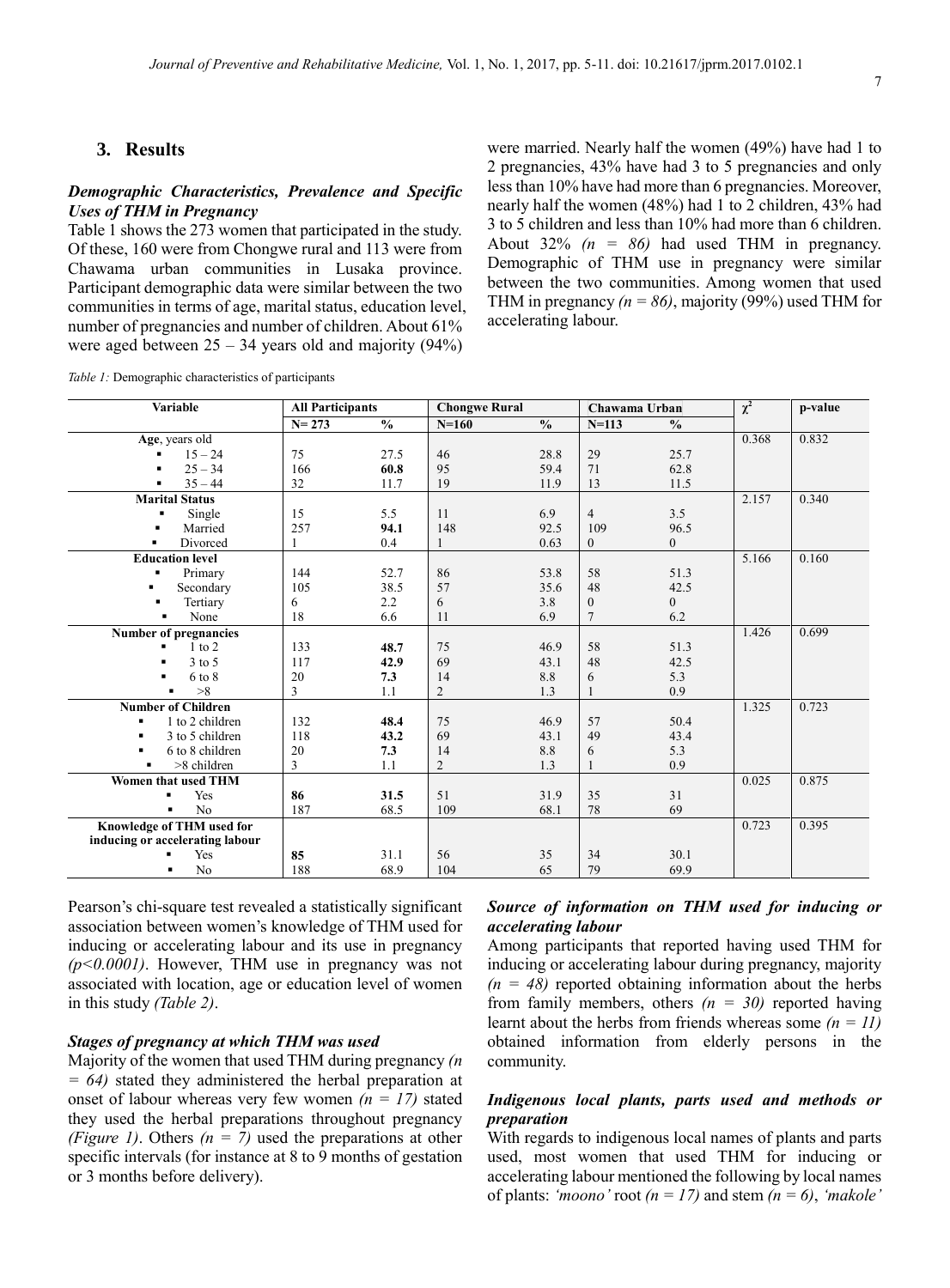8 Sylvia Maluma, Chichonyi A. Kalungia, Audrey Hamachila, Jimmy Hangoma, Derick Munkombwe. Prevalence of Traditional Herbal Medicine use and associated factors among pregnant women of Lusaka Province, Zambia

leaves  $(n = 7)$  and roots  $(n = 6)$ ; *'sope'* leaves  $(n = 4)$ ; *'mulolo'* root (n = 3) and *'mukona'* stem *(n = 2)*, and 'shibili' root  $(n = 2)$ . Other local plants mentioned included: *'nkonde'* root, *'bosha'* root, *'chimufyopola'* stem, *'chimunyasa'* root, *'masau'* root and *'muchechete'* root, respectively. Liquid extracts and decoctions made by soaking or boiling plant parts in water for oral administration were the most common preparation methods used  $(n = 62)$ .

*Reasons & perceptions for use of THM during pregnancy* Majority of women that had used THM during their pregnancy stated reasons for use as follows: to quicken labour and delivery process  $(n = 55)$ ; to help deliver safely

 $(n = 10)$ , to ease the process and pain of labour  $(n = 6)$ ; whereas few women indicated they used THM for fear of myths associated with effects of prolonged labour *(n = 3)*. In terms of perceptions why women of child-bearing age use THM during pregnancy, majority  $(n = 88)$  perceived that THM: helps accelerate labour; is linked to traditional practices and beliefs  $(n = 31)$ ; facilitated safe delivery if a spouse/partner had infidelity during their pregnancy *(n = 17)*. About 14 women perceived THM induced labour whereas few  $(n = 4)$  perceived it dilated the cervix to facilitate delivery. Moreover, some women attributed peers influence (friends, neighbours, relatives) to their use of THM during pregnancy.

Independent Variable Dependent Variable: Use of THM in pregnancy *χ* Cramér's V p-value Used THM Not used THM Knowledge of THM used for  $inducing/accelerating labour$   $Yes$  85 5 *246.5 0.950 <0.0001\** No 1 182 Location Chongwe 51 109 *0.025 0.010 0.896* Chawama <sup>35</sup> <sup>78</sup> Age, years old  $15 - 24$  20 55 25 – 34 56 110 *1.197* 0.066 0.550  $35 - 44$  10 22 Education level Primary 45 99 *1.601 0.077 0.659* Secondary 31 74 Tertiary 2 4 None 8 10

*Table 2*: Association between THM use in pregnancy and demographic variables

 *\*Statistically significant*



*Figure 1: Points at which THM was used during pregnancy*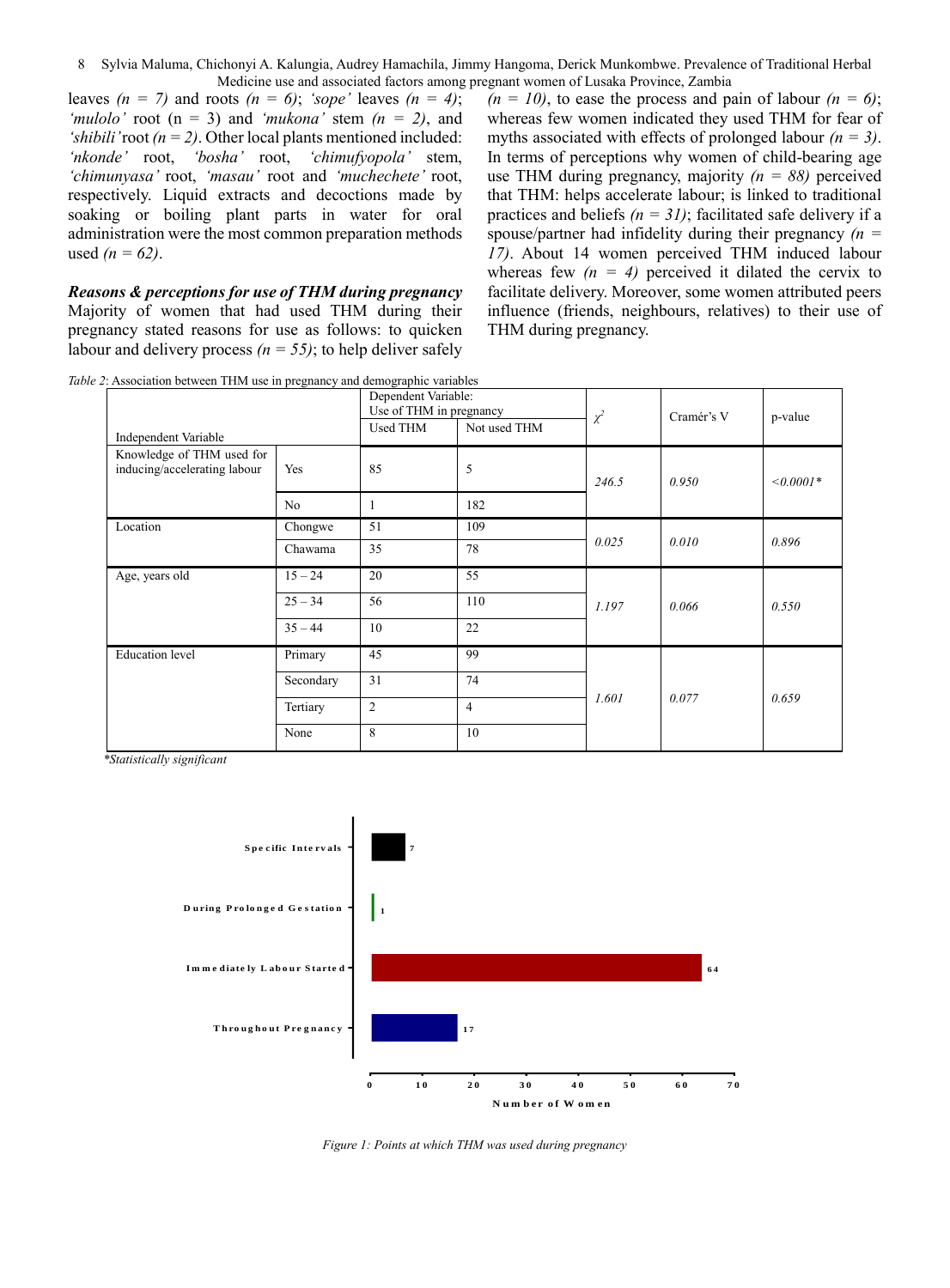#### $\mathbf Q$

#### **4. Discussion**

This study embarked to determine the prevalence and factors influencing THM use for inducing and accelerating labour among women of childbearing age of Lusaka province, specifically in Chongwe and Chawama communities. Among the 273 women that participated in the study, 59% were from Chongwe and 41% were from Chawama in Lusaka district.

#### *Prevalence of THM use in pregnancy among women in Chongwe and Chawama*

In this study, 32% of women in childbearing age reported using THM for purposes of inducing or accelerating labour during pregnancy. This was higher compared to findings by Banda *and colleagues* in Lusaka, Zambia but quite similar to findings by van der Kooi & Theobald in South Africa who reported 21% and 30% prevalence of THM use during pregnancy, respectively [9, 7]. Elsewhere, Mureyi *and colleagues* in Zimbabwe found a prevalence of 52% THM use in pregnancy which was quite higher than in this study [10] whereas Nyeko *and colleagues* found a prevalence of 20% THM use in pregnancy in Northern Uganda [11]. In this study, there was no difference in the prevalence of THM use by location (i.e. 32% in Chongwe vs. 31% in Chawama communities, respectively). Clearly the prevalence of THM use in pregnancy was similar in both a low-density rural and a high-density urban settings in Lusaka province which reflects a common practice by women from all social and economic backgrounds. Our study did not find a significant association between THM use in pregnancy with age, marital status, educational level, number of pregnancies, and place of delivery.

Interestingly, there was a statistically significant association between women's knowledge of THM and use for induction or accelerating labour during pregnancy *(Table 2)*. It may be argued that uncontrolled and misinformed use of THM during pregnancy for accelerating labour may be contributing to maternal complications observed during obstetric care as most of the women administered THM at onset of labour. Evidently, the practice of using THM for accelerating labour was socioculturally influenced within the social structures and peer networks as demonstrated by findings that the major source of information and knowledge of THM used in pregnancy was mostly from family members, friends, and elderly persons.

#### *Factors associated with the use of THM among women of childbearing age*

In this study, sociocultural beliefs were the major factors that contributed to the use of THM during pregnancy. This depicts a social practice typical of the local Zambian culture where information about health and wellbeing is largely transmitted within the extended family and social structures. Various cultural beliefs are disseminated within families and social support systems such that most women rely on these during pregnancy. This finding is collaborated by other similar studies that found that older family members like parents and older relatives were the most common persons who recommended the use of herbal medicines during pregnancy [12]. In a qualitative study conducted in South Africa, a considerable influence to use THM during pregnancy came from the older family members like grandmothers, parents and mother's in-law [7].

Myths and misconceptions were other factors that contributed to the use of THM during pregnancy. As demonstrated in this study, majority of the women who used THM during pregnancy believed in myths and misconceptions that taking some THM quickened the delivery process. Moreover, others believed in myths that if one's partner had been unfaithful while the woman was pregnant, the process of labour would be prolonged and the pregnancy might get complicated thus the need to use THM in order to avoid prolonged labour. These common misconceptions driven by socio-cultural belief systems existing in the communities may put a lot of women at great disadvantage in accepting or accessing conventional maternal health interventions that are scientifically evidence-based. As Maimbolwa *and colleagues* earlier argued, culturally-specific knowledge identified could be used to guide policy makers and health planners in the future development of safe motherhood initiatives in developing countries considering the increase on the use of THM in pregnancy [13]. In this study, majority of the women reported that they administered THM at or just after commencement of labour pains. This finding was quite similar to van der Kooi & Theobald [7] in South Africa where herbal medicine used right in the hospital labour wards was also observed, sometimes with disastrous outcomes such as ruptured uterus among other complications. Therefore any intervention to reduce the use of herbal medicine during pregnancy must involve addressing socio-cultural practices and belief systems that are constantly at conflict with conventional medical practices hence negatively impact maternal health.

Among non-users, fear of complications to the baby and religious beliefs were the most common reasons for not using THM during pregnancy. It was also assumed that most of these women were adequately counselled regarding safe medication use during pregnancy. This was a very important finding because it showed that targeting peer education can be one strategy to consider when planning interventions to reduce unsafe use of THM during pregnancy.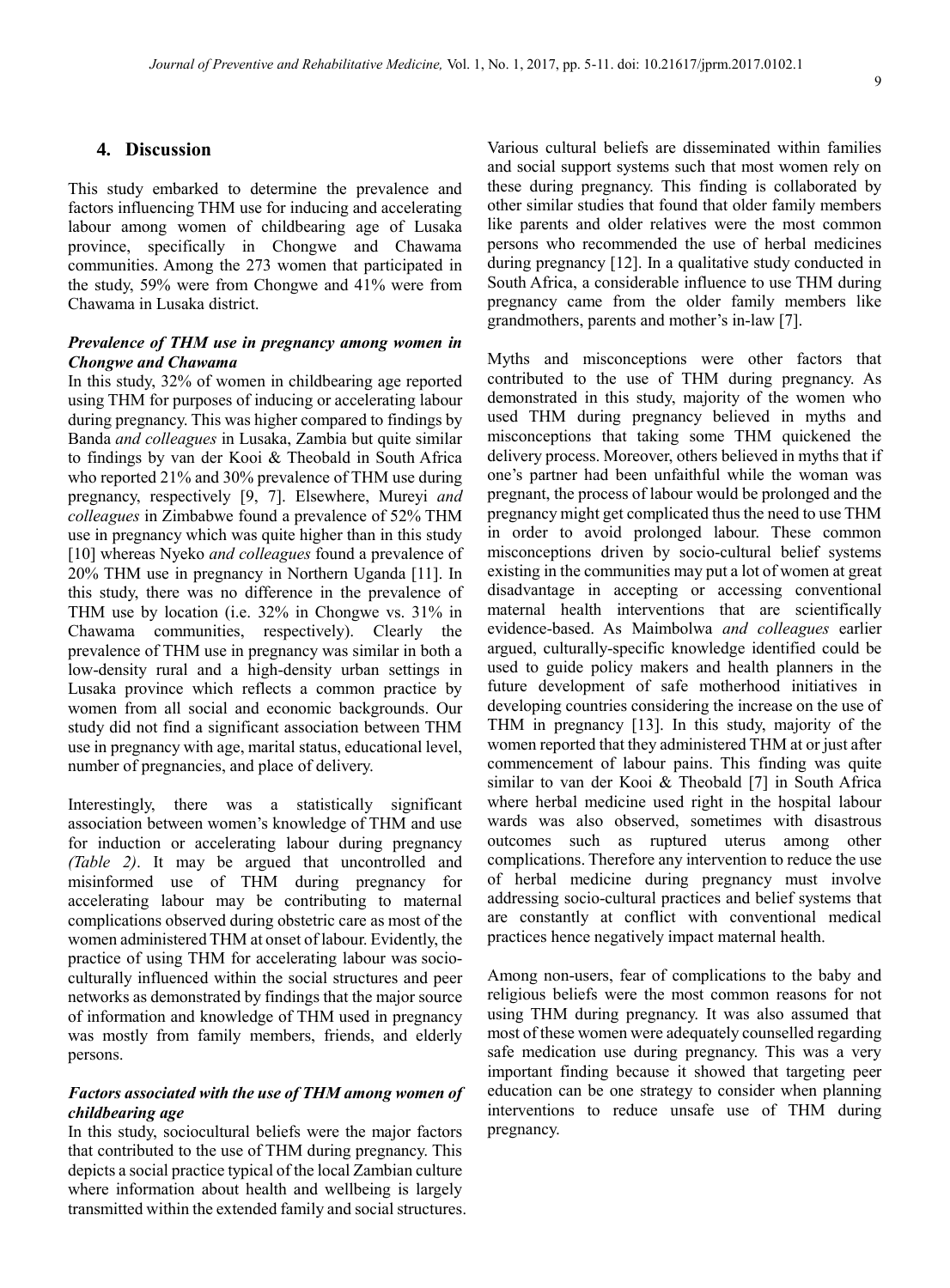10 Sylvia Maluma, Chichonyi A. Kalungia, Audrey Hamachila, Jimmy Hangoma, Derick Munkombwe. Prevalence of Traditional Herbal Medicine use and associated factors among pregnant women of Lusaka Province, Zambia

#### *Types of traditional herbal medicines used for accelerating labour*

In this study, various traditional local names of indigenous plants were mentioned to be used for inducing or accelerating labour. These included: *'moono'* leaves and roots, *'makole'* roots and leaves, *'mulolo'* roots and 'sope' leaves. It would be important to have these plants botanically identified, collected and scientifically evaluated to substantiate the claimed uterotonic effects. If found effective and efficacious, pharmacological elucidation can possibly validate their development into viable formulated medicines. In terms of traditional methods used for preparing the herbs for use, majority of the participants stated they prepared liquid extracts (decoctions) for oral administration.

Evidently, most of the women that used THM during pregnancy were not aware of health risks associated with administering crude herbal extracts during different trimesters of pregnancy. These may cause different adverse effects to either the mother or foetus in utero. For instance, exposure of the foetus to potentially toxic phytochemicals present in crude herbal medicines administered during the first trimester may lead to congenital malformation, whereas taking herbal medicines during the second or third trimester may also lead to foetotoxicity or complications such as intrauterine growth retardation, foetal distress, foetal hypoxia and intrauterine death [7]. Therefore, with such prevalence of THM use among women of childbearing age in Lusaka, sensitization on risks associated with its use during pregnancy must be emphasized if gains are to be scored in reducing maternal mortality rate in Zambia which currently stands at 0.74 maternal deaths per 1000 woman years of exposure [14].

#### *Limitations of the study*

This study was only conducted in Chongwe and Chawama communities in Lusaka province. Thus, the findings may not be generalizable to the entire province or whole country. However, since the population dynamics may not differ significantly across Lusaka province, there was a level of confidence that the study findings can be further collaborated or consolidated by a larger nationwide study.

The quantitative and cross-sectional nature of the study could have limited detailed elucidation of contextually and ethnographically rich information. Moreover, some women felt apprehensive to self-report using THM during pregnancy particularly that the data collection was conducted within the vicinities of formal healthcare institutions. This was perhaps due to the fact that THM is often negatively perceived by the conventional health system in Zambia. It would be interesting to find out how the results would vary if qualitative data was collected ethnographically.

#### *Recommendations*

Based on the findings of this study, the authors recommend that, the Zambia Ministry of Health through its communitybased health institutions should be conducting targeted health information, education (IEC) and communication to pregnant women on the dangers associated with the use of THM during pregnancy and labour. This IEC will strengthen maternal health promotion. In addition, a country-wide survey on THM use in pregnancy should be conducted to gather more evidence to guide interventions and national policy formulation after policy briefing and dialogue with stake holders. Additionally, the authors recommend that botanical and pharmacological studies be conducted to identify and investigate the efficacy and safety of commonly used indigenous THM herbs with potential natural pitocins in Zambia. The results could prime-move our pharmaceutical Companies in Zambia to manufacture drugs from these herbs.

### **5. Conclusion**

The prevalence of THM use in pregnancy for purposes of accelerating labour was high (32%) among the women surveyed in Chongwe and Chawama communities in Lusaka province. Majority of the women administered crude herbal preparations at onset of labour or throughout pregnancy. Socio-cultural beliefs and practices, including myths and misconceptions about pregnancy and delivery were leading factors influencing THM use in pregnancy. Uncontrolled and misinformed use of THM in pregnancy continues to pose a major risk to maternal health in Zambia. There is clearly a case to be made for educational interventions to sensitize women on the risks associated with use of THM during pregnancy.

#### **Declaration of interest:**

The authors declare no conflict of interest associated with this work.

#### **Authors' contributions:**

SM conceptualized the study, AH supervised the protocol development and data collection, JM validated the tools, ACK and DM conducted data analysis and generation of the manuscript. All participated in the internal review and finalization of the article.

#### **Acknowledgements:**

Authors wish to thank the Zambia Ministry of Health, Lusaka Provincial Health Office for the tremendous support and technical assistance.